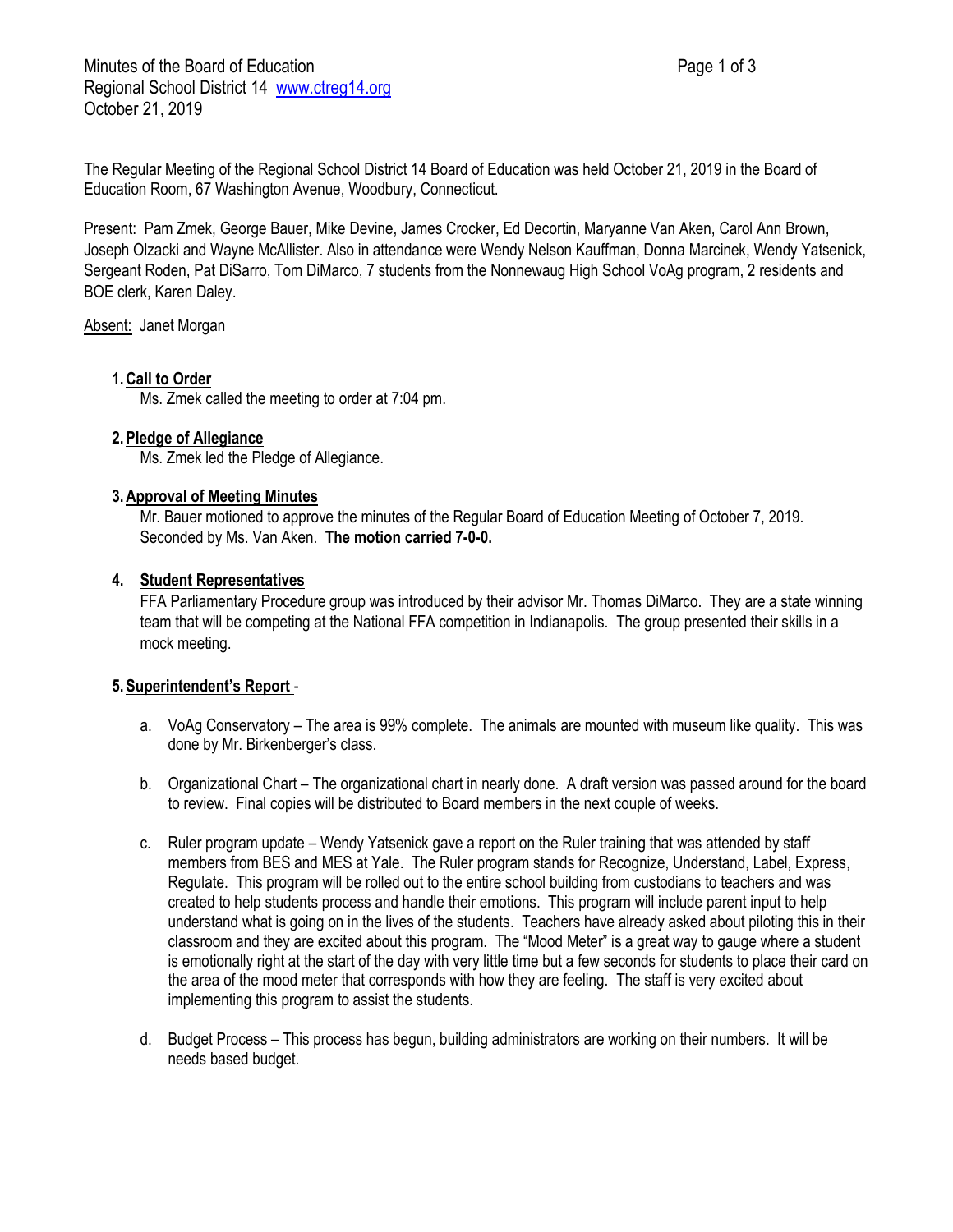# **6.Board Committee Reports**

**a. Finance Committee Report** – Mr. Bauer gave the report from the finance committee. The NHS project is on track and the year-end close out from 2018-2019 is in the audit process. School lunch financials are in good shape. There will be a few new contracts coming up in the next few months.

## **7.Board Chair Comments** –

**a.** Board of Education Retreat – Part 2 will be held on Wednesday November 6<sup>th</sup> from 5:30 pm - 8:00 pm at NHS.

### **8.Public Comment** – none

### **9.Old Business** –

**a.** Mr. Bauer **moved** that the Region 14 Board of Education approve the following mandated policy supplied and revised by CABE Policy Services in addition to Pullman and Comley, having been reviewed and recommended by the Policy Committee:

6141.22 – Religion and Religious Accommodations

seconded by Mr. DeCortin. **Motion carried unanimously 7-0-0.**

- **b.** Mr. Bauer **moved** that the Region 14 Board of Education approve the 2020-2021 School Calendar as presented. Seconded by Ms. Van Aken. Ms. Van Aken is concerned about the September start date and the impacts that snow days will have on the last day of school. This does raise a concern about the possible heat in June and keeping student in school with no air conditioning. Mr. Devine suggested having staff start on August 27<sup>th</sup> and students start August 31<sup>st</sup>. That would put the last day of school for students on June 12th. BOE Clerk Daley will create a draft with these dates. It will be presented to the administration and their opinions will be presented back to the board. This motion will be revisited again at the next meeting.
- **c.** Mr. Bauer **moved** that the Region 14 Board of Education approve the 2020 Board of Education Meeting Schedule as presented. Seconded by Ms. Van Aken. Ms. Van Aken asked that the Board make an accommodation for the Woodbury Town Meetings on May 18<sup>th</sup> and November 16<sup>th</sup>. She would suggest that the Board of Education Meetings be moved to Tuesday for those two dates. The Board agreed and the meeting schedule will reflect that change. **Motion carried unanimously 7-0-0.**

### **10. New Business** – none

**11. Other Business** – Ms. Brown congratulated the boys' soccer team on their win on Friday. She also commented how wonderful the robotics team French toast breakfast was. The robot was present for the event and it was wonderful to see a great turn out. Ms. Van Aken mentioned the drug take back program that is taking place this weekend.

### **12. Adjournment**

Ms. Van Aken moved to adjourn and seconded by Mr. Bauer. The **motion carried unanimously 7-0-0.**

The meeting was adjourned at 8:00 pm.